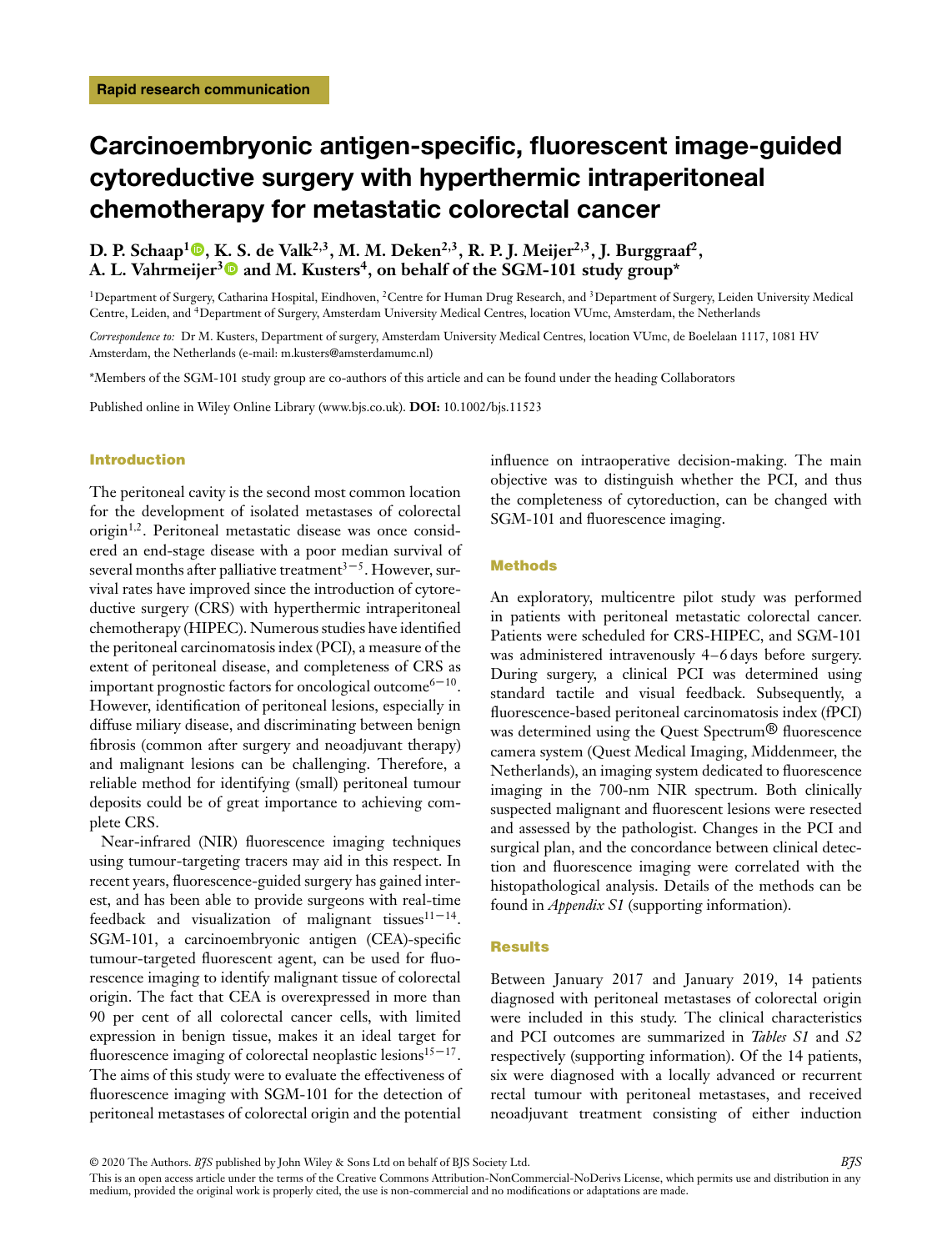

*Ex vivo* **a** white light, **b** near-infrared (NIR) fluorescence and **c** merged white light and NIR fluorescence images of a lesion in the omentum detected *in vivo*, which was not suspicious clinically, resulting in a change in peritoneal carcinomatosis index from 4 to 6. Histopathological examination confirmed that this lesion was malignant.

chemotherapy followed by chemoradiotherapy (CRT) or CRT alone. Nine patients presented with synchronous and five with metachronous peritoneal metastases. SGM-101 was well tolerated in all patients; no allergic or anaphylactic reactions were reported during or after SGM-101 administration. CRS-HIPEC was executed successfully in 12 of the 14 patients. Only an exploratory laparotomy was performed in two patients, as the disease was too extensive and unresectable. However, for clinical purposes, clinical and fluorescence-based PCI inspections were performed, and biopsies were taken that were also investigated for fluorescence signal.

Median clinical PCI was 7 (2–39) and median fPCI was 6.5 (2–39). The PCI changed owing to fluorescence imaging in seven patients. In six of these patients, the fPCI was higher than the clinical PCI, which was accurate in four patients, as confirmed by histopathological analysis. One patient had a PCI increase from 10 to 11 owing to a fluorescent lesion on the mesentery of the proximal ileum, which was not considered malignant on traditional inspection or palpation. The second patient had multiple additional lesions in the omentum that were not identified by standard visual techniques, but only by fluorescence imaging, increasing the PCI from 4 to 6 (*Fig*. *1*). In the third and fourth patients, fluorescent positive lesions on

the left upper peritoneum and peritoneum of the bladder increased the PCI from 9 to 10 and from 2 to 4 respectively. Both lesions were visible, but not considered malignant on initial inspection and palpation. In two patients, the PCI change due to fluorescence imaging was incorrect. A false-positive lesion on the liver capsule, detected by fluorescence imaging, led to an incorrect PCI increase from 4 to 5 and unnecessary resection of a superficial lesion on the liver capsule. The other patient, who received neoadjuvant chemotherapy according to the CAIRO-6 trial protocol, had a complete response. Six lesions were resected, which were all clinically suspect for malignancy; five of these lesions were fluorescent. Histopathological analysis confirmed that all lesions were benign, containing collagen-rich connective tissue, hypervascularization and an inflammatory reaction. One patient had a decrease in PCI owing to fluorescence imaging. This patient had a PCI of 5 and a fPCI of 4; however, after histopathological analysis the PCI was 3. Fluorescence imaging correctly identified two lesions (mesentery of the upper and lower ileum) as benign, but a false-positive lesion in the omentum eventually led to an incorrect fPCI. Both lesions on the mesentery of the ileum were still resected as they were clinically suspicious; bowel resection was not included.

| Table 1 Performance of fluorescence imaging for detection of lesions |                  |         |              |                 |                 |                 |                 |                  |
|----------------------------------------------------------------------|------------------|---------|--------------|-----------------|-----------------|-----------------|-----------------|------------------|
|                                                                      | <b>Malignant</b> | Benian  | <b>Total</b> | Sensitivity (%) | Specificity (%) | <b>PPV (%)</b>  | <b>NPV (%)</b>  | Accuracy (%)     |
| Fluorescence positive                                                | 65 (TP)          | 14 (FP) | 79           |                 |                 |                 |                 |                  |
| Fluorescence negative                                                | l (FN)           | 23 (TN) | 24           |                 |                 |                 |                 |                  |
| Total                                                                | 66               | 37      | 103          | 98.5 (65 of 66) | 62.2 (23 of 37) | 82.3 (65 of 79) | 95.8 (23 of 24) | 85.4 (88 of 103) |

TP, true positive; FP, false positive; FN, false negative; TN, true negative; PPV, positive predictive value; NPV, negative predictive value.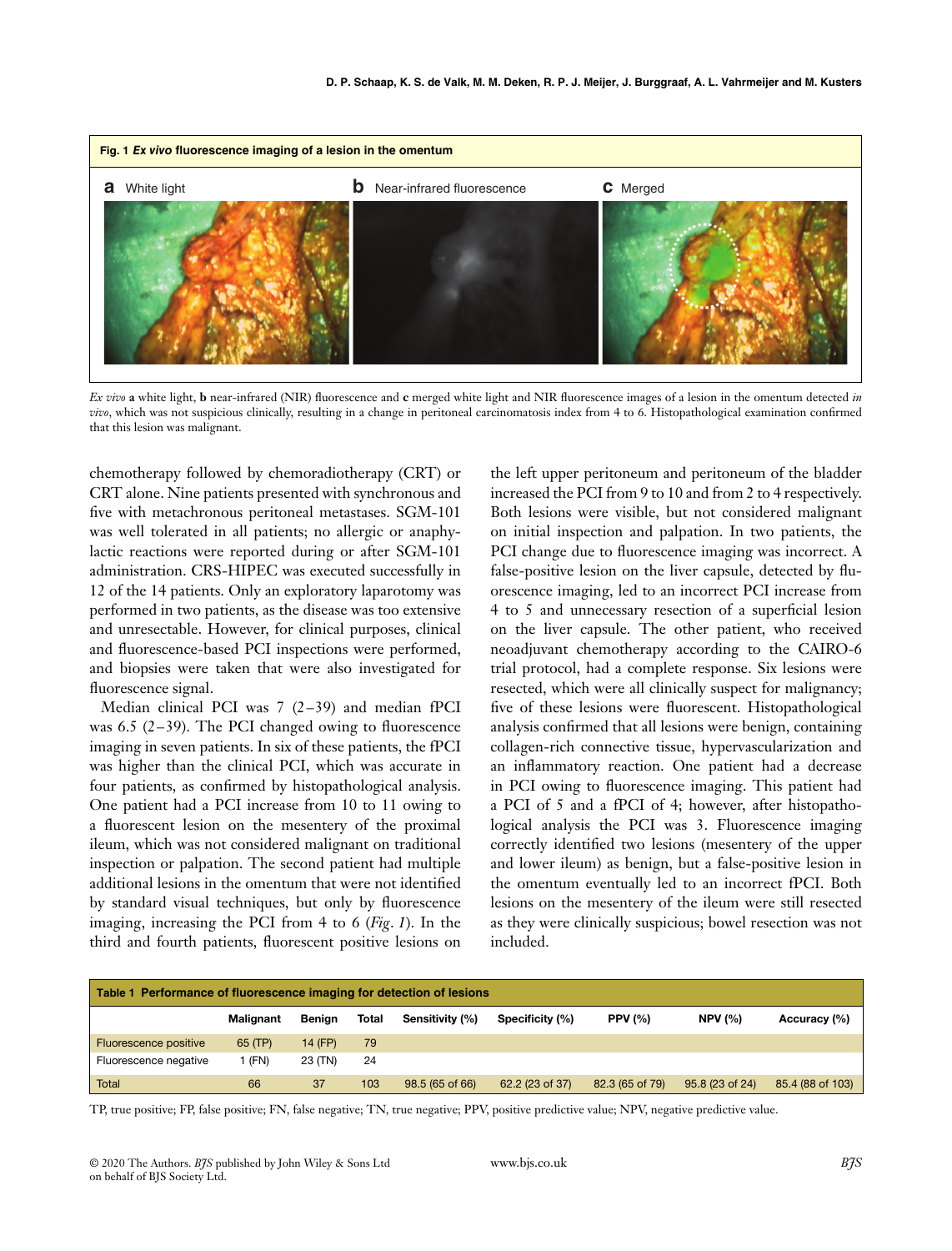A total of 103 lesions were excised from the 14 patients. Histopathology revealed that 66 of these lesions were malignant and 37 were benign. Of the 103 lesions, 79 were identified with fluorescence. Sixty-five of the 66 malignant lesions were fluorescent (true positive), resulting in a sensitivity of 98.5 per cent. No fluorescence was observed in 23 of the 37 benign lesions (true negative), resulting in a specificity of 62.2 per cent. This led to an accuracy of fluorescence imaging of 85.4 per cent. Nevertheless, 14 lesions showed a false-positive signal and one lesion was false negative, resulting in a positive predictive value of 82.3 per cent and a negative predictive value of 95.8 per cent (*Table 1*).

# **Discussion**

SGM-101 had a high negative predictive value of 95.8 per cent and an accuracy of 85.4 per cent, which is in accordance with previous and concurrent studies with SGM-101, emphasizing that this technique is consistently reliable<sup>13</sup>. The selection of patients with peritoneal metastases of colorectal origin who might benefit from CRS-HIPEC is a major challenge. Several studies<sup>7</sup>*,*8*,*18*,*<sup>19</sup> have demonstrated that the extent of peritoneal disease, best measured with the PCI, is one of the most important prognostic factors for increased local and distant recurrence rates and diminished survival. Completeness of cytoreductive surgery is another important prognostic factor for improved oncological outcomes<sup>9,10,20</sup>. In a retrospective analysis of 523 patients, Elias and colleagues<sup>6</sup> showed that, besides lymph node status, surgical experience and adjuvant chemotherapy, PCI and the completion of cytoreduction were independent prognostic factors for disease-free survival. With this in mind, it is apparent that adequate detection of peritoneal deposits is key to determining whether CRS-HIPEC is feasible and improves the completeness of cytoreduction. Even though a change in PCI might not fully reflect the benefit of tumour deposit detection with fluorescence imaging, because the additional information about, for example, an extra lesion, might not alter the PCI, it is still beneficial for a more complete cytoreduction. The fact that this technique was able to detect additional lesions that were not considered to be malignant based on standard visual and tactile feedback is of great importance. The PCI increased accurately based on fluorescence imaging in almost one-third of the patients, which led to resection of lesions that would otherwise have been left behind. These results demonstrate the potential benefit of CEA-specific fluorescence imaging, as the detection of additional lesions with the help of this technique might result in more complete cytoreduction and subsequently improved oncological outcomes.

#### **Collaborators**

M. Kusters, L. S. F. Boogerd (Amsterdam University Medical Centers, location VUmc, Amsterdam); D. P. Schaap, E. L. K. Voogt, G. A. P. Nieuwenhuijzen, H. J. T. Rutten, I. H. J. T. de Hingh, J. W. A. Burger, S. W. Nienhuijs (Catharina Hospital, Eindhoven); K. S. de Valk, R. P. J. Meijer, J. Burggraaf (Center for Human Drug Research, Leiden); A. R. M. Brandt-Kerkhof, C. Verhoef, E. V. E. Madsen, J. P. van Kooten (Erasmus University Medical Center, Rotterdam); B. Framery, M. Gutowski, A. Pèlegrin, F. Cailler (SurgiMab, Montpellier); I. van Lijnschoten (PAMM Laboratory for Pathology and Medical Microbiology, Eindhoven); A. L. Vahrmeijer, C. E. S. Hoogstins, L. S. F. Boogerd, K. S. de Valk, M. M. Deken, R. P. J. Meijer (Leiden University Medical Center, Leiden).

#### **Acknowledgements**

D.P.S. and K.S.d.V. contributed equally to this article. The Centre for Human Drug Research (Leiden, Netherlands; a not-for-profit foundation) and the Leiden University Medical Centre (Leiden, Netherlands) received the study drug and equipment for the execution of this study from SurgiMab (Montpellier, France). This trial was registered in [ClinicalTrials.gov](http://clinicaltrials.gov) (NCT02973672).

*Disclosure:* The authors declare no conflict of interest.

## **References**

- 1 van Gestel YR, de Hingh IH, van Herk-Sukel MP, van Erning FN, Beerepoot LV, Wijsman JH *et al.* Patterns of metachronous metastases after curative treatment of colorectal cancer. *Cancer Epidemiol* 2014; **38**: 448–454.
- 2 Hugen N, van de Velde CJH, de Wilt JHW, Nagtegaal ID. Metastatic pattern in colorectal cancer is strongly influenced by histological subtype. *Ann Oncol* 2014; **25**: 651–657.
- 3 Lemmens VE, Klaver YL, Verwaal VJ, Rutten HJ, Coebergh JWW, de Hingh IH. Predictors and survival of synchronous peritoneal carcinomatosis of colorectal origin: a population-based study. *Int J Cancer* 2011; **128**: 2717–2725.
- 4 Razenberg LG, Lemmens VE, Verwaal VJ, Punt CJ, Tanis PJ, Creemers GJ *et al.* Challenging the dogma of colorectal peritoneal metastases as an untreatable condition: results of a population-based study. *Eur J Cancer* 2016; **65**: 113–120.
- 5 Quere P, Facy O, Manfredi S, Jooste V, Faivre J, Lepage C *et al.* Epidemiology, management, and survival of peritoneal carcinomatosis from colorectal cancer: a population-based study. *Dis Colon Rectum* 2015; **58**: 743–752.